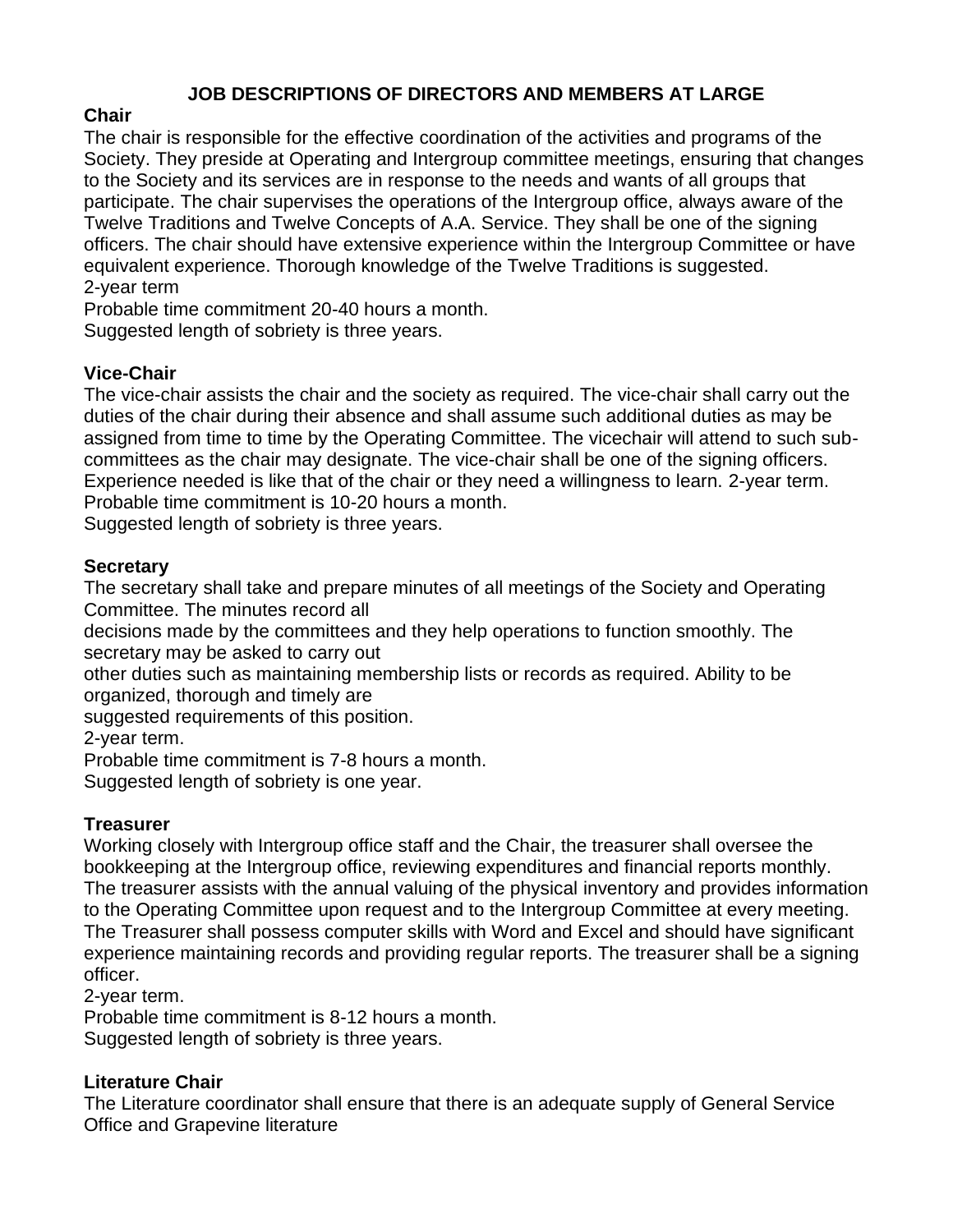and other items as approved by the Society held for sale at the Intergroup Office for day-to-day sales as well as rallies and

other special events. They will also conduct, at minimum, an annual physical count of all inventory held for sale or at such

other times as directed by the Society.

1-year term.

Probable time commitment is 6-8 hours a month.

Suggested length of sobriety is two years.

## **Telephone Answering Service**

The Telephone Answering Service Coordinator manages the 24-hour answering service, maintaining lists of volunteers, and ensuring that volunteer shifts at the Intergroup Office and home phone shifts are filled. The T.A.S. coordinator updates and maintains the Guidelines for Telephone Volunteers and provides training in cooperation with the office manager. 1-year term.

Probable time commitment is 6-8 hours a month.

Suggested length of sobriety is two years.

### **Newsletter**

The Newsletter Chair shall prepare all content layout and design for the Pass It On newsletter, collecting announcements from Intergroup Office, coordinating submissions from members and/or GSO approved content. The newsletter is published several times a year. 1-year term.

Probable time commitment would be 8 hours every 2 months.

Suggested length of sobriety is two years.

### **Website**

The Website Chair shall post current announcements to the website, maintain an online up to date meeting list, communicate member website requests to the Operating Committee, and monitor/update the website as required. Experience with website construction helpful but willingness to learn is important.

1-year term.

Probable time commitment is 10 hours a month. Suggested length of sobriety is two years.

### **Members at Large**

Members at Large currently are required to be present in order for any business to be conducted at the Operating Committee Meetings. Members at Large offer advice on the Traditions, Concepts and appropriate processes as required during the meetings. Members at Large may be asked to liaison with employees or volunteers. Knowledge of the Twelve Traditions and previous service experience would be helpful and barring that, a willingness to learn.

2-year term.

Probable time commitment is 4-6 hours a month.

Suggested length of sobriety is three years

# **Archives**

Receive, classify, and index all relevant material, correspondence, and literary works and artefacts considered to have historical importance to Alcoholics Anonymous in the mid-Island area. May be asked to provide presentations for special events.